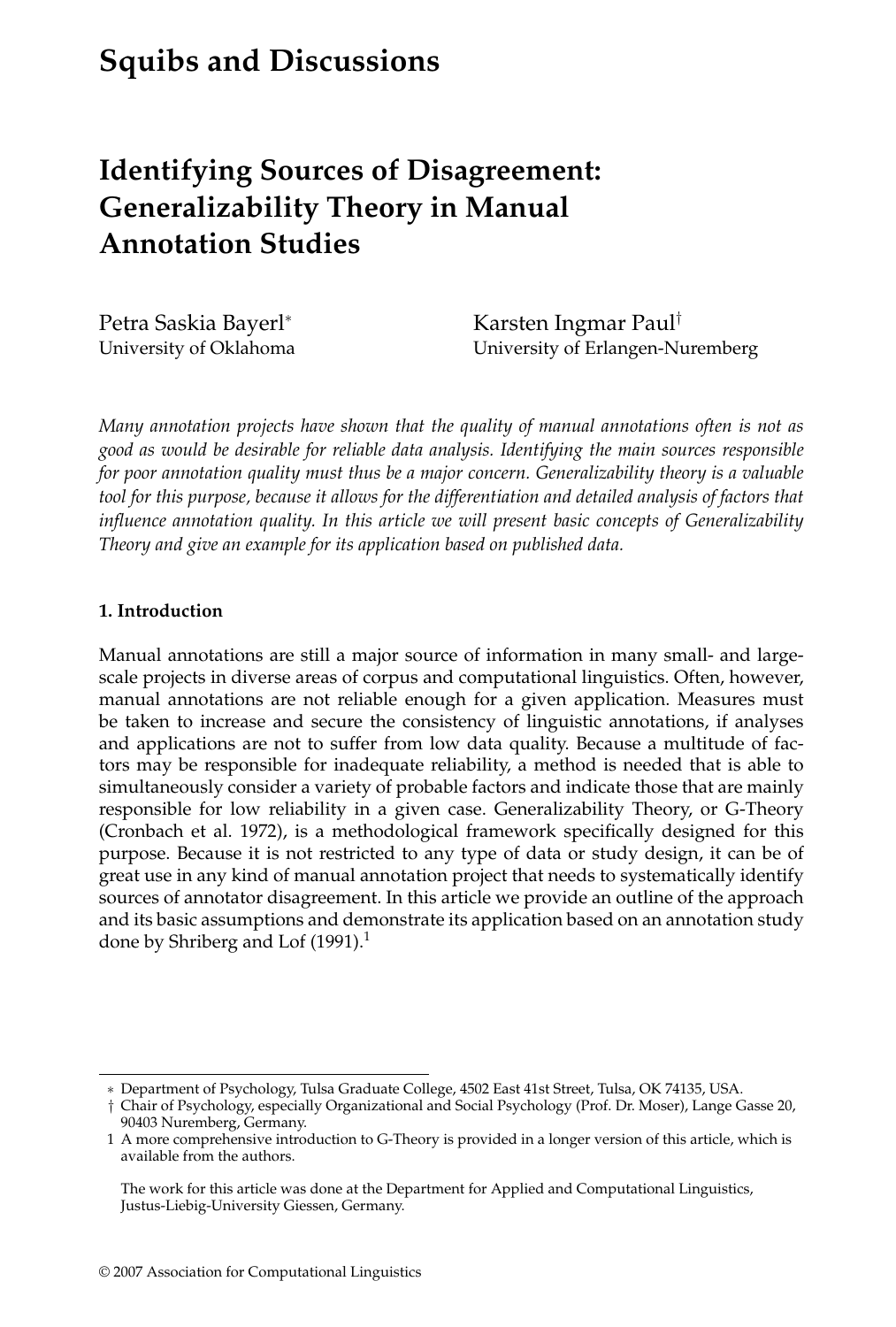## **2. The G-Theory Approach**

Reliability in G-Theory is defined by the amount of variation or variance observed in annotations; the lower the total variance in the data, the higher is its reliability. G-Theory further assumes that data reliability is influenced by several independent factors or *facets*, which are, individually as well as in interaction, responsible for the observed variation.<sup>2</sup> Sources of variation might be idiosyncratic behaviors of individual annotators or external influences like alterations in the tools used for annotations, increasing time pressure, removal or adding of rewards, or changes in the annotation scheme. Each of these influences can lead to systematic changes in an annotator's behavior and so to higher disagreement among annotators. According to G-Theory each possible facet, *annotator*, *tools*, *rewards*, and so on, will have its own independent impact on the quality, that is, reliability, of annotations. The task of a G-study is to isolate the influence of single facets and determine the degree of their impact.

#### **2.1 Basic G-Study Designs**

The main distinction with respect to G-study designs is the choice between a **crossed** and a (partially) **nested** design. In crossed designs measurements are obtained for each possible combination of facet values. Given two facets, **items** and **coders**, each individual item (phrase, phone, gesture, etc.) is annotated by all possible coders, so that each value of the *item* facet is measured on every value of the *coders* facet. Nested designs, in contrast, only measure a subset of possible combinations of facet values, for instance, when limited resources determine that only some of the coders annotate the same objects on more than one occasion. In general, fully crossed designs require a higher number of observations, but also provide more information. To obtain a full picture of possible influences crossed designs should therefore be preferred. For a detailed discussion of G-study designs, including unbalanced designs or missing data, and random and fixed facets, see, for example, Brennan (2001).

#### **2.2 Estimating Variance Components**

In fully crossed designs the total variance in the data is a result of individual facets as well as their interactions. Because G-Theory assumes independence of facets, effects of components are additive. Given three facets *a*, *b*, *c*, the total variance  $\sigma^2(X_{abc})$  therefore is calculated as

$$
\sigma^{2}(X_{abc}) = \sigma_{a}^{2} + \sigma_{b}^{2} + \sigma_{c}^{2} + \sigma_{ab}^{2} + \sigma_{ac}^{2} + \sigma_{bc}^{2} + \sigma_{abc,e}^{2}
$$
 (1)

where  $\sigma^2$  refers to variance and the subscripts to the name of one or more facets. The subscript *e* in the last variance component denotes error variance. In nested designs some facets cannot be determined as independent terms due to their confounding with other facets. For instance, in a nested design with three factors *a*, *b*, *c*, different

<sup>2</sup> This definition of reliability differs from the traditional true-score-model of classical reliability theory (Spearman 1904) and can be considered a modern approach to the question of consistency or 'dependability' of data measurement. A discussion of the conceptual differences is beyond the scope of this article. Information on this topic may be found in Thompson (2002) or Matt (2001).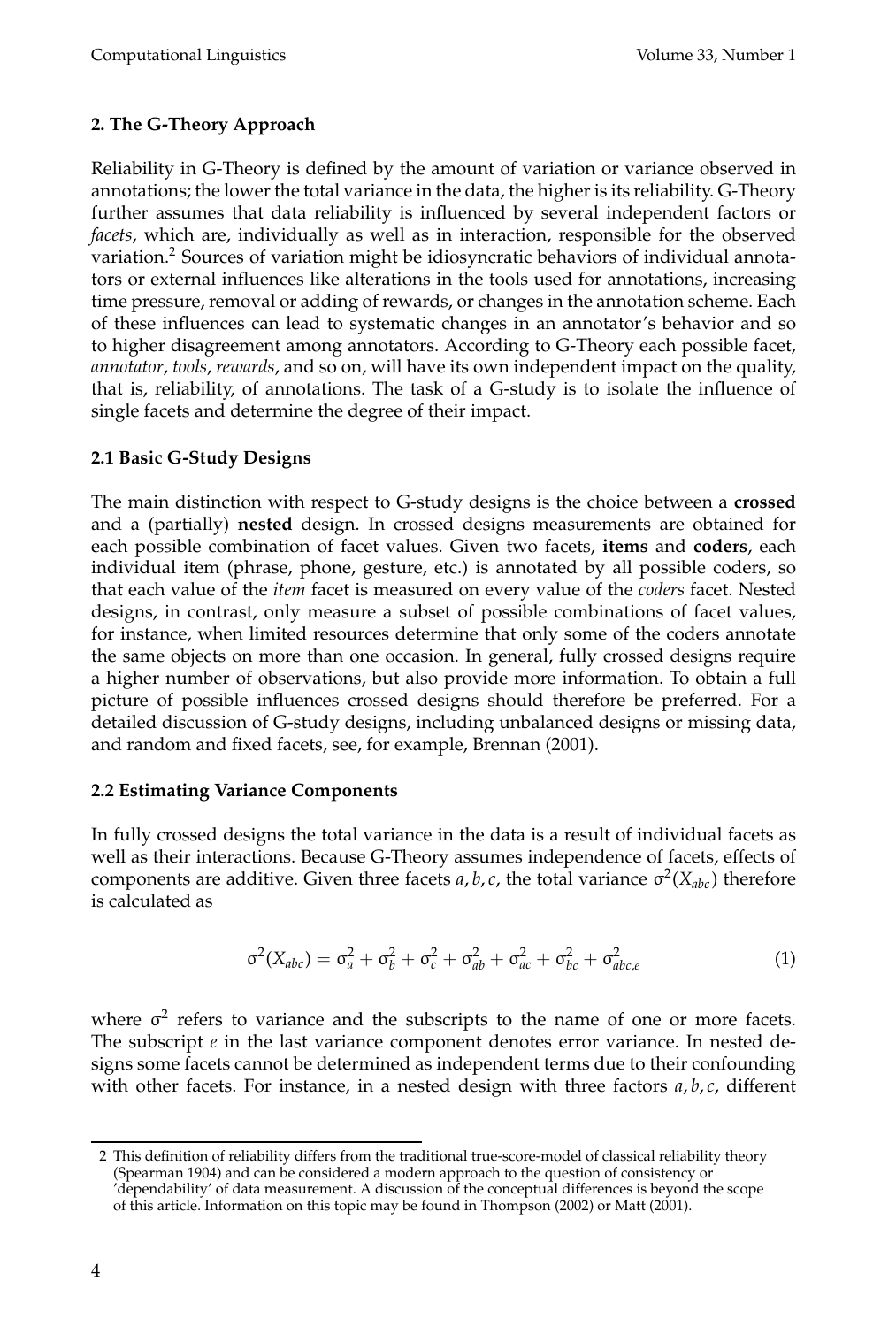values of *c* may be associated with different values of *b*. Here the effect for *c* will be confounded both with *bc* and the residual term *abc*,*e* so that no independent term for the *c* facet can be obtained. Instead of the seven variance components in the crossed design only five variance components can be calculated, again stressing the fact that nested designs provide less information than fully crossed designs

$$
\sigma^2(X_{abc}) = \sigma_a^2 + \sigma_b^2 + \sigma_{ab}^2 + \sigma_{c,cb}^2 + \sigma_{ac,abc,c}^2
$$
 (2)

For information on the mathematical foundation of G-Theory and the derivation of estimates see Cronbach et al. (1972) and Brennan (2001).

#### **2.3 Interpreting Variance Components**

Based on the assumption that the total variance is a sum of single variance components, the total variance is 100%. The relative magnitude of each component with respect to the total variance is an indicator of the individual contribution of this component with respect to overall (un)reliability. A facet explaining 60% of the total variance would thus be considered a major source of variation in contrast to a minor facet explaining only 5% of the variance. For instance, given that the *coder* facet is the largest facet, variation can be explained through systematic differences in the annotation behavior of individual coders—for example, annotators differ in their tendency to set prosodic boundaries in utterances leading to systematic differences in the number of boundaries placed. In this case retraining of annotators to reach a more comparable behavior would be advisable. A high *schema* component indicates that there is systematic variation in the use of categories, whereas a high *coder–schema* interaction indicates systematic differences in annotators' use of these categories; for example, coders annotating rhetorical (RST) relations could differ in the frequency with which they use individual relations such as 'background', 'concession', 'evidence', and so forth, pointing to possible problems with the interpretation of rhetorical relations and their application. Variation mainly due to the *item* facet indicates that certain materials are harder to annotate than others. Such a result would imply retraining or elimination of overly difficult material. In consequence, the identification of distinct sources of variation should lead to specifically designed steps for improvement.

#### **3. A Re-Analysis of Shriberg and Lof (1991)**

As an illustration for the application of G-Theory we reanalyzed data provided by Shriberg and Lof (1991), who studied the accuracy of broad and narrow phonetic transcriptions. In Set A of their study they investigated four facets: *annotation scheme* (type of consonant, C), *granularity* (broad vs. narrow transcription G), *material* (continuous speech vs. articulation test, M), and *annotation team* (T). Data in Set A were given as agreement percentages. Our G-study results are shown in Table 1.

Traditionally, reliability concerns focus on disagreements among individual annotators assuming that variation is due to incommensurable annotator behavior. In our case, however, the *team* facet explains only a very small percentage of variance both as an individual factor and in interaction with other factors. This suggests that the four annotation teams are comparable in their annotation quality. The major factors responsible for the observed variance are granularity and type of consonants. Material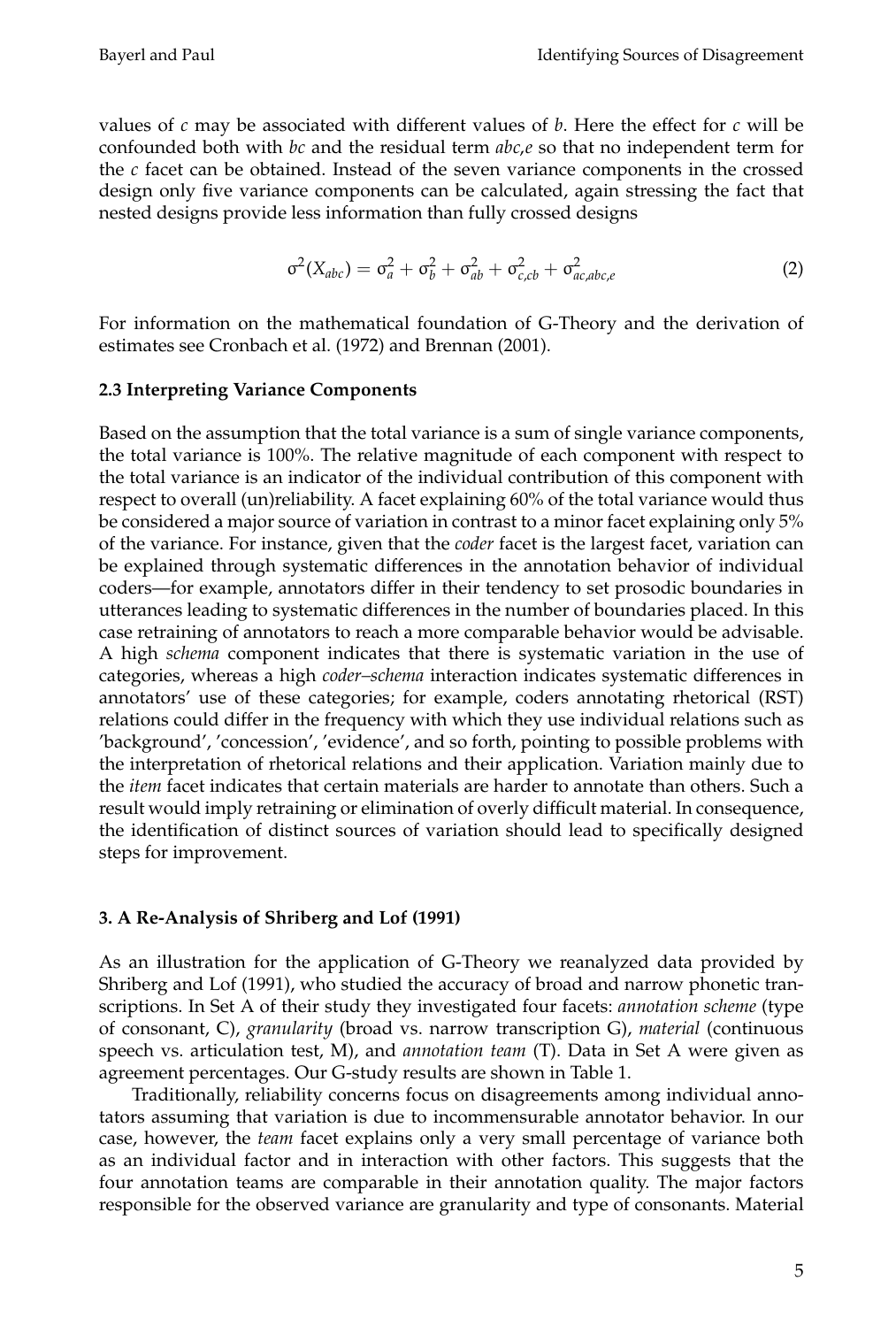| Effect          | df | Variance<br>components estimates |               | Percentage of<br>total variance |  |
|-----------------|----|----------------------------------|---------------|---------------------------------|--|
| Consonant (C)   | 23 | 234.86877                        |               | 25.70                           |  |
| Granularity (G) | 1  | 312.80278                        |               | 34.23                           |  |
| Team $(T)$      | 3  | 3.70906                          |               | 0.41                            |  |
| Material (M)    | 1  | $0.0\,$                          | $[-3.08672]*$ |                                 |  |
| CG              | 23 | 99.18526                         |               | 10.85                           |  |
| CT              | 69 | $0.0\,$                          | $[-8.25984]*$ |                                 |  |
| CM              | 23 | 45.80498                         |               | 5.01                            |  |
| <b>GT</b>       | 3  | 0.0                              | $[-1.12263]*$ |                                 |  |
| <b>GM</b>       | 1  | 0.0                              | $[-6.05138]*$ |                                 |  |
| TM              | 3  | $0.0\,$                          | $[-1.74740]*$ |                                 |  |
| <b>CGT</b>      | 69 | 3.84207                          |               | 0.42                            |  |
| <b>CGM</b>      | 23 | 111.61108                        |               | 12.12                           |  |
| <b>CTM</b>      | 69 | 57.64646                         |               | 6.31                            |  |
| <b>GTM</b>      | 3  | 6.04318                          |               | 0.66                            |  |
| CGTM,e          | 36 | 38.23065                         |               | 4.18                            |  |
|                 |    | 913.74429                        |               | 99.99                           |  |

| Table 1 |                                                              |  |  |  |
|---------|--------------------------------------------------------------|--|--|--|
|         | G-Study results for Shriberg and Lof (1991), Table 8, Set A. |  |  |  |

∗ Values set zero, original negative estimates in brackets.

For the analysis the GENOVA program as described in Brennan (2001) was used.

does not exhibit a substantial individual influence on reliability, but becomes relevant in the CGM-interaction. Our G-study therefore reveals that unreliability in Shriberg and Lof's data is caused not by idiosyncrasies of individuals, but due to the characteristics of the task, namely, granularity and scheme.

Having identified the critical facets, it might now be interesting to look at the *values* of these facets that are especially prone to produce disagreement. Because we operated with agreement data, this information can be easily obtained from the data entered into the analysis. Because neither team nor material are major sources for variance, we only have to examine the values for granularity and consonants. Due to the same reason we can base the comparison on mean values over teams and material types. For the granularity facet we find overall lower agreement in narrow transcriptions (64.15%) compared to broad transcriptions (89.46%). On the consonant facet we can differentiate critical phonemes such as / $\delta$ / or / $\int$ / from uncritical ones (e.g., / $\frac{1}{\ell}$ //, /b/). Interpreting the CG-interaction in this light, disagreement on consonants in narrow transcriptions seems to be comparably higher than in broad transcriptions. Implications from this study would be that the selection of annotators and the training of annotation teams are successful in producing comparable results. For high reliability, however, transcriptions should be done on a broad level with specific training for difficult consonants and some special care for material from articulation tests (see CGM-interaction).

#### **4. Practical Considerations in Planning G-Studies**

In planning and conducting a G-study some deliberation is necessary to achieve interpretable results. Foremost, the overall quality of the G-study depends on the choice of factors that completely and accurately represent the situation of the annotators. As it is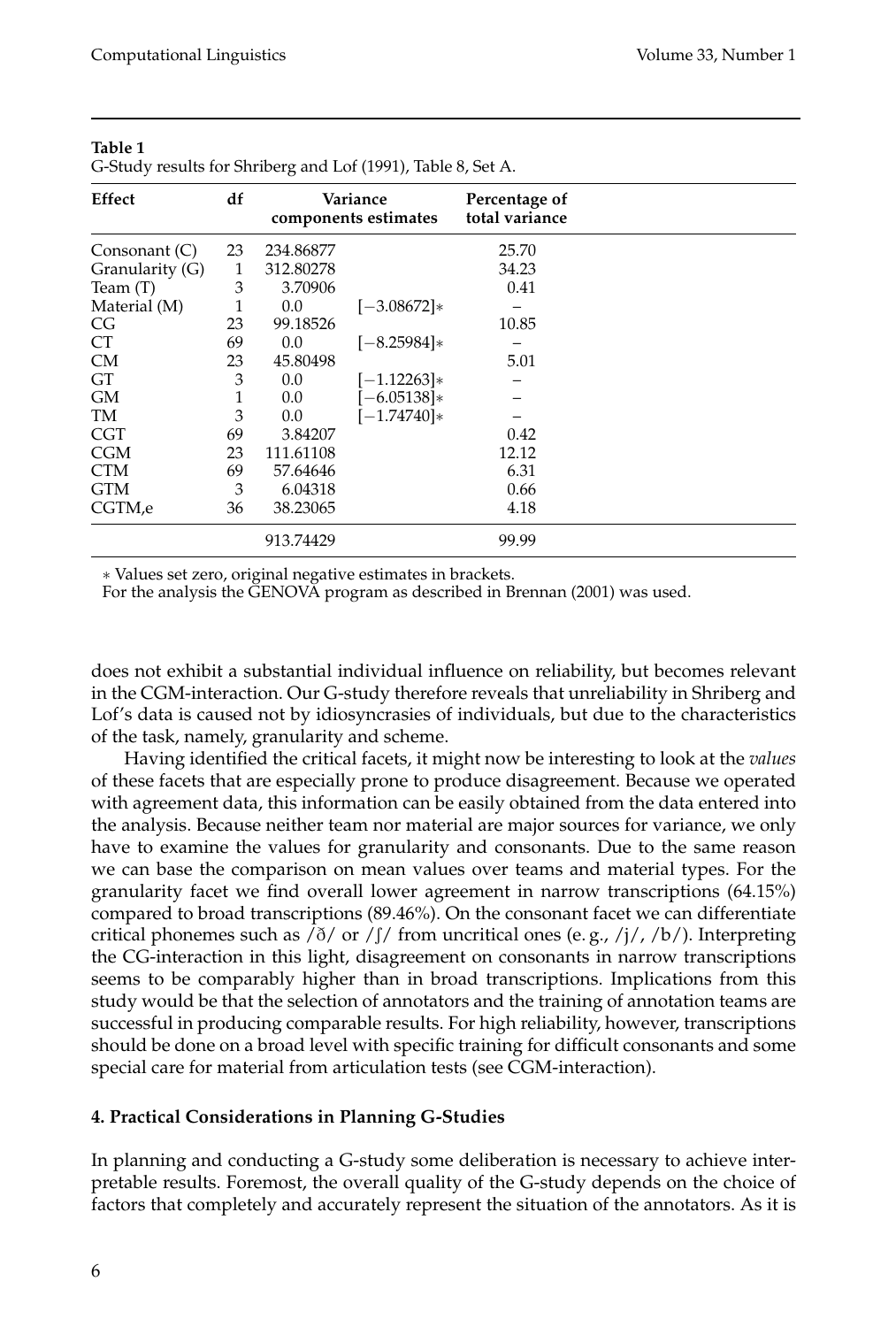quite easy to overlook relevant but rather inconspicuous factors like minor changes in the annotation tool or increasing time pressure due to upcoming project deadlines, the choice of correct facets relies heavily on the experience and knowledge of the researcher. The statistical results, however, will give indications for likely misspecifications of facets by showing a high error or rest variance  $\sigma_e$  for the tested model. Theoretically, the number of facets that can be included in a G-study is unlimited. Having more than four or five facets in one study might make the final interpretation overly complex, however. Even though there is no minimum necessary number of observations, missing data due to a low number of observations pose a problem for model interpretation. Approaches to deal with such unbalanced designs are given by Brennan (2001) and Chiu and Wolfe (2003). Additionally, there is no clear-cut rule when a component might be considered 'too small' to be of importance. As a rule of thumb a component of less than 8% might be considered 'small', but the decision remains one of 'relative importance' depending on the distribution of explained variance across components.

# **5. G-Theory and Agreement Indices**

Two well-known measures for capturing the quality of manual annotations are agreement percentages and the kappa statistic (Cohen 1960; Carletta 1996; Eugenio and Glass 2004). Both measures provide a "summary index" (Agresti 1992) that expresses the degree of (dis)agreement among coders. Where the calculation of percentages and kappa provides a measure for overall reliability (or reliability indices for individual facets), G-Theory has been designed to analyze multiple possible influencing factors in a single run and to compare the relative importance of components among each other. Shriberg and Lof (1991), for instance, compare narrow and broad transcriptions using graphics that show the agreement percentages for each consonant for both transcription types, arguing that overall narrow transcriptions seem unreliable. Based on their experience with the study context they further assumed that these differences were not due to annotator training, behaviors, or experience. They did not provide any direct evidence, however. The G-study presented in this article could prove both assumptions in a single run. It further allows us to investigate the interactions and mutual influences of these factors, thus clearly exceeding the possibilities of summary statistics. As we have seen in the example, G-Theory, however, does not provide answers as to which values of a facet are responsible for higher or lower reliability. This information must be obtained by a review of the data. Agreement indices and G-Theory should thus not be seen as competing, but rather as complementary, approaches. Kappa can serve as a first approximation to the degree of disagreement present in the data, whereas G-Theory in a second step investigates the underlying reasons of inadequate reliability and subsequently guides efforts to improve reliability.

## **6. Final Remarks**

Generalizability theory is a valuable approach for identifying problematic areas in annotation projects. The investigation of multiple facets at the same time can provide a clearer understanding of reasons underlying insufficient annotation quality and subsequently offer avenues to its improvement. In this article we could not give more than a passing glance over the possibilities provided by the G-Theory approach. For the interested reader, Shavelson and Webb (1981) give a good introduction into the material. Further references are provided throughout the article and in the reference section.